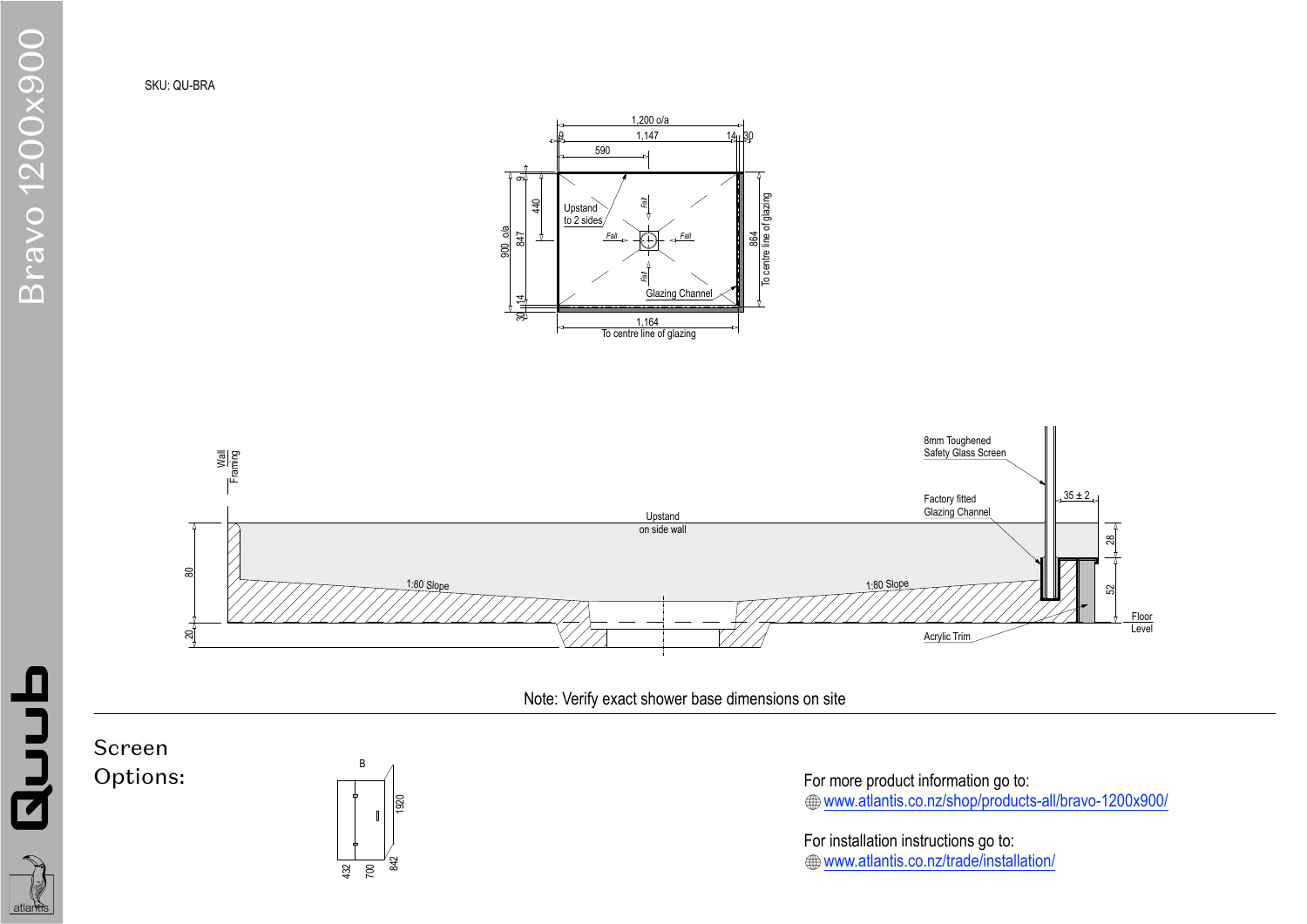

duub

atlants





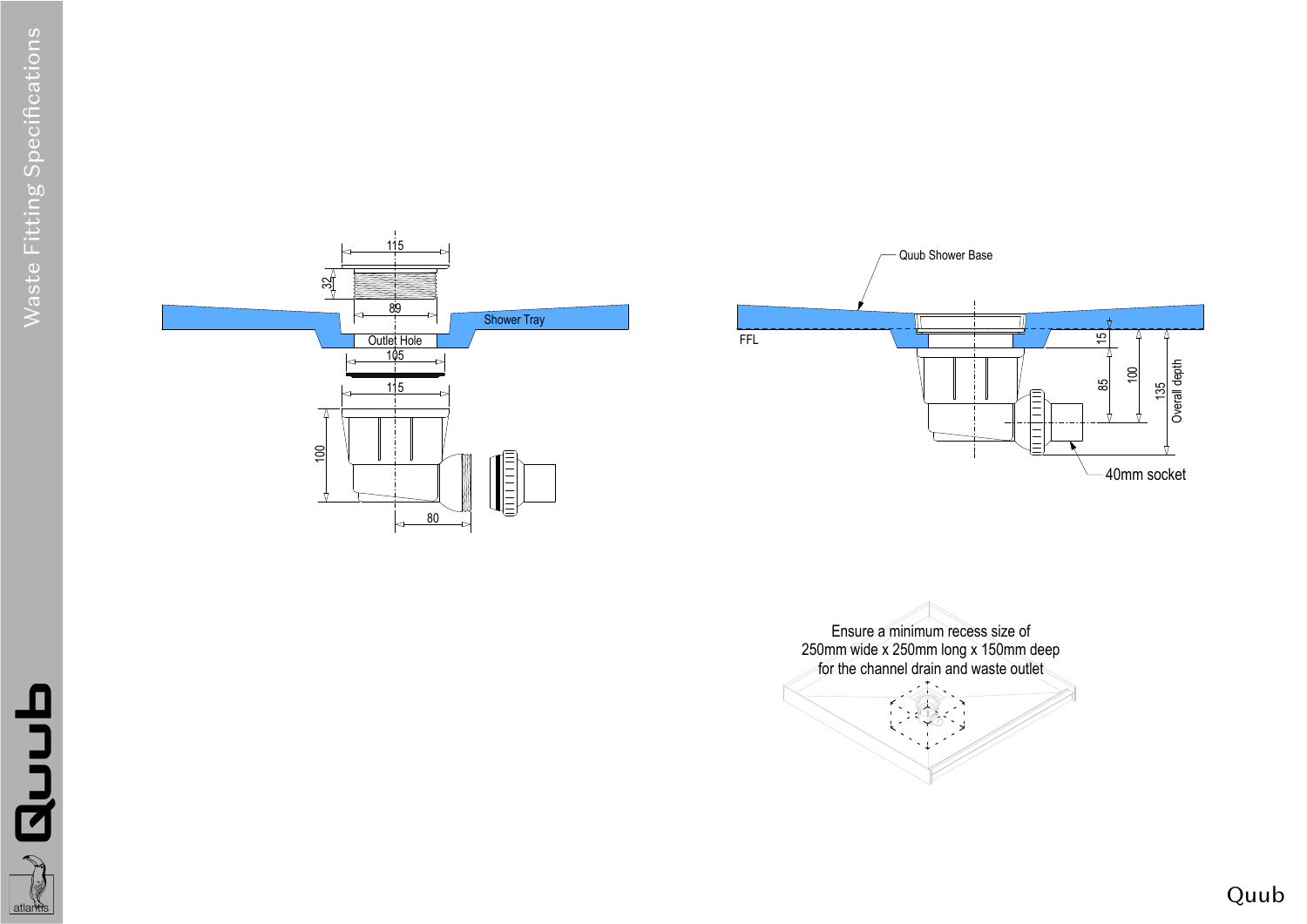



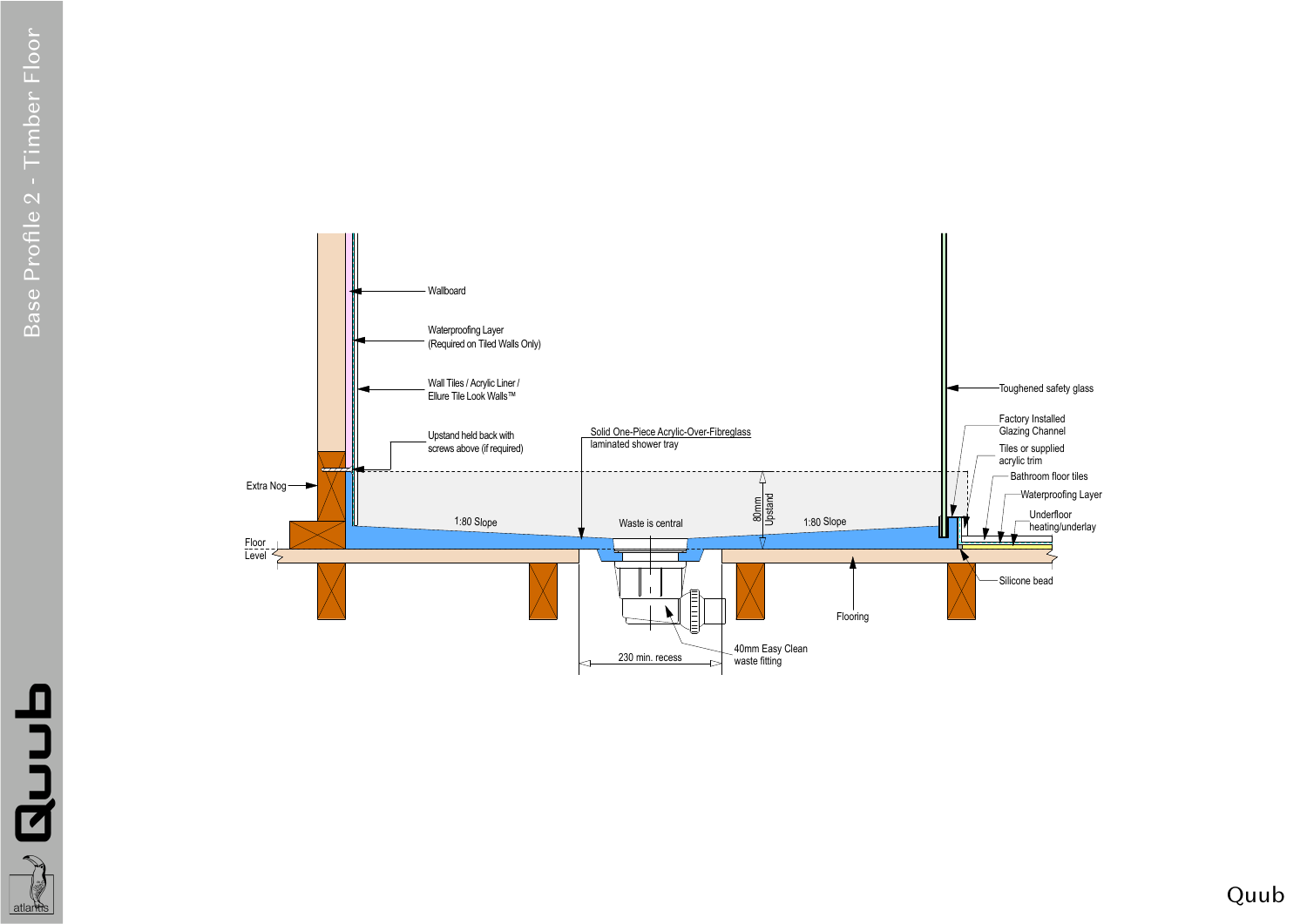## Quub